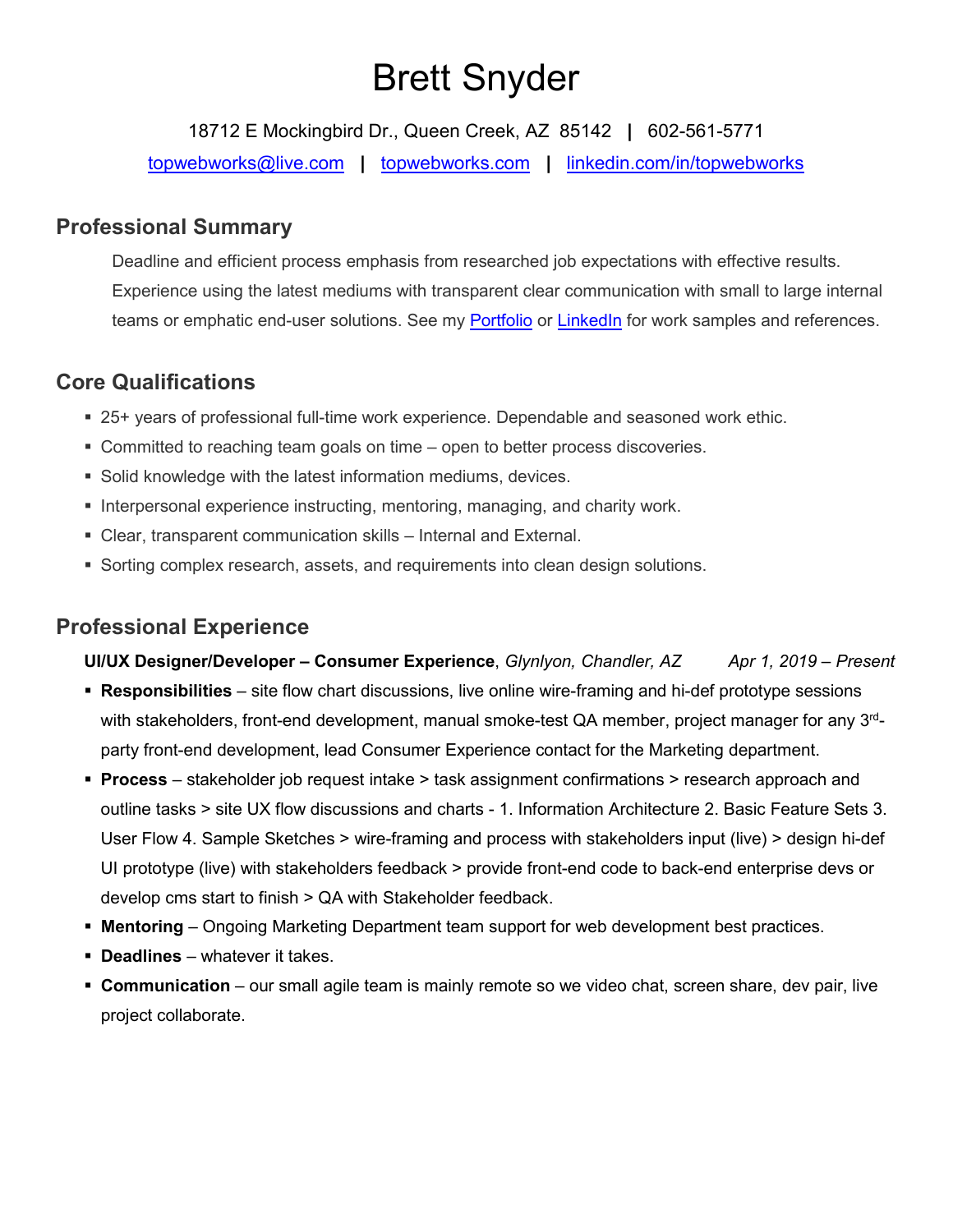#### **Senior Designer**, *Glynlyon, Chandler, AZ Oct 17, 2016 – Mar 31, 2019*

- **Process** Developed stand-alone and Microsoft CRM master templates all team members now use. Created websites using user stories > flowcharts > wireframes > hi-def comps > prototype > fluid responsive hand-coded pages. Designed and developed email, social media, and landing page campaigns. Created print collateral from concept to completion. Consulted by management for a low-risk remote work solution, better server organization, and more efficient project flow. Brainstormed wide to targeted concepts. Examined gathered assets and data, then applied towards an effective solution.
- **Mentoring** Ongoing team support for web development best practices. My approach is to help team members succeed, not just to teach. Focusing on foundation, then styles.
- **Deadlines**  Pre-frame upcoming jobs to meet or beat assigned deadlines and expectations.
- **Communication** Provided clear concise status updates to stakeholders and management using accepted communication avenues. Onsite, and remote without work delays.
- **Public** Setup and answered product questions with several hundred people at national conventions. Helpful to fully understand the end-user. We beat our convention lead goal every time.
- **Research** Created multiple campaign designs by gathering and analyzing management requirements, minimal job descriptions, competition research, and targeted demographic.

#### **Owner**, *Top Web Works, Queen Creek, AZ Jan 1, 2006 - Oct 14, 2016*

- **Accountability** Worked with remote US and overseas teams on various projects on time, and within budget. Helped shape Keys to Success online program - auto dealers helping high school students earn sponsor benefits based on tracked student performance. I worked with many clients directly, building a reputable brand for them through identity, websites, print, seo, ads.
- **Dependability** Several clients stayed with me 5-10 years.
- **Empathy** Part of my job is to listen to clients/users to gather and create an effective, easy-to-use solution based on analyzed expectations and budget. Filter out fluff and understand their end goals. I would broadly discuss top level goals and features, competition pros/cons, strategize priorities, stages, and finish with result expectations and timelines.

### **Web Developer**, Pearson Online Learning Services, Chandler, AZ Apr 20, 2015 - Nov 20, 2015

- **Teamwork** A coworker and I were asked to learn and present the fluid responsive email approach. After 2 weeks of gathered and applied research, I presented several coded examples and helped with fluid responsive implementation instruction and support to the entire online dev team across 4 locations.
- **Research** Majority of my work was to fix existing website bugs. Replicating the issue. Then follow code line by line to locate, fix, and confirm the solution by in-browser testing then broad retesting.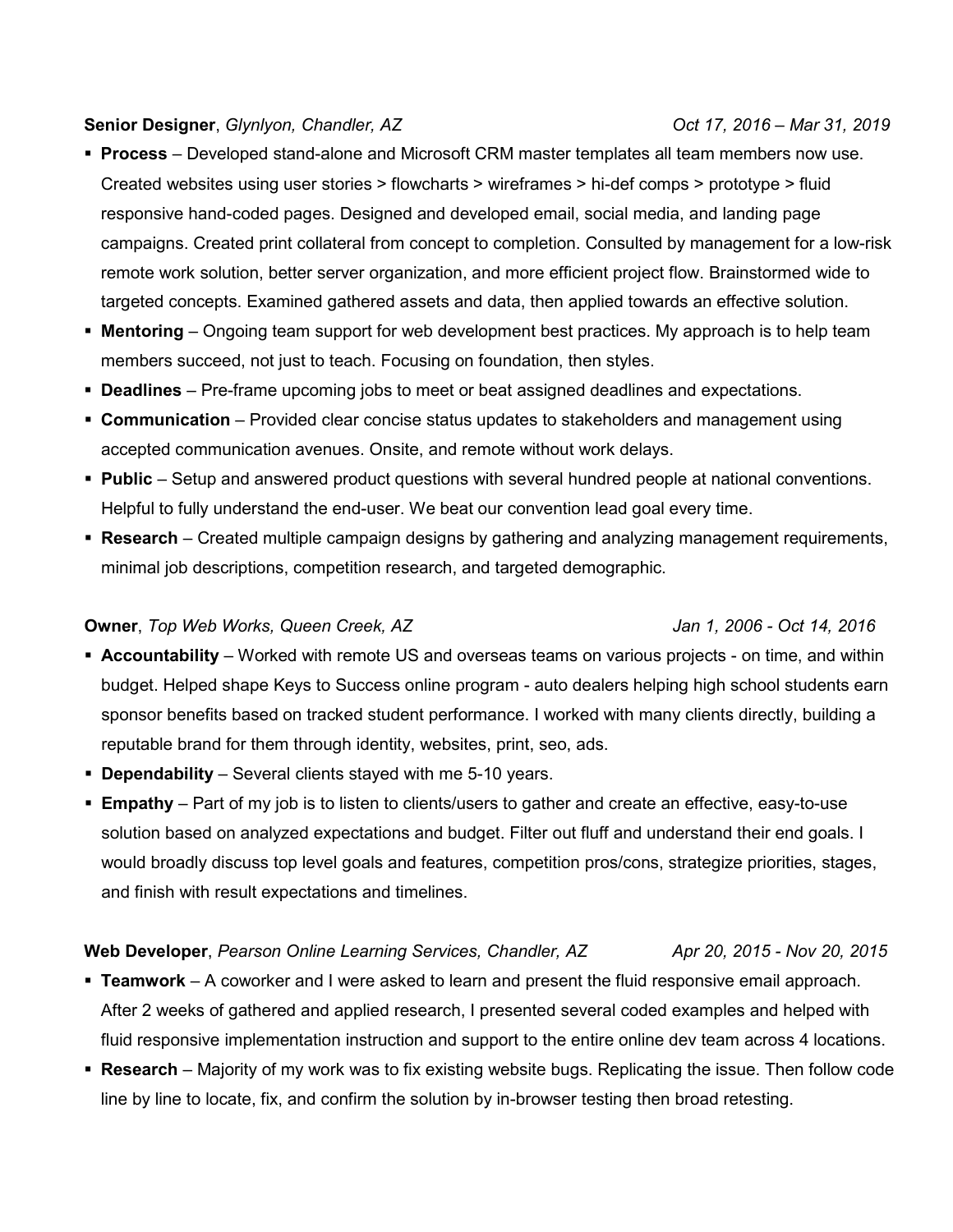### **Web UI/UX Designer**, *Rio Salado College, Tempe, AZ – Contractor Apr 22, 2014 - Sep 30, 2014*

- **Communication** My PM was always in meetings. I created a transparent solution so he could access my daily modified mockups online or offline at any time. Juggling 22 evolving mockups and a style prototype for this project.
- **Teamwork** I worked directly with the BA, .Net backend developer, and stakeholders to help launch a new Portal with new efficient process updates for students, teachers and staff.
- **Process** To redesign the Portal, I needed to gather each page's existing data, and either add to or streamline by combining data for improved interaction and retention.

#### **Web Designer**, *Net Media Group, SLC, UT – Remote Full-time Jun 19, 2013 - Mar 28, 2014*

- **Multitask** Was their only designer. Worked with 3+ project managers, each with multiple large clients and tight deadlines. Learned to gather and organize daily, weekly tasks based on estimated design and production time, possible edits from team and stakeholders – vs the deadline.
- **Communication** Work was done remotely without missing deadlines. Communication was directly with devs, managers, and stakeholders. Used accepted communication channels.
- **Process** A/B testing provided user insights for design element placement. Each headline and paragraph was crafted for sales funnel or instant conversion. Fitting in human emotion with product, expertise & credibility, then building life-changing value with a no-brainer limited-time offer.

### **Web Designer**, *Pearson Education, Chandler, AZ – Contractor Nov 2009 - Mar 2011*

- **Initiative** Initially tasked with fixing an existing cms website. I also created a new website prototype off hours. They used that new site and extended my contract from one month to over a year.
- **Dependable** Another department tasked me to fix a second cms website launching in 2 weeks. It had been in development for over a year. I decided it was quicker to rebuild, and hit their tight launch date.

#### **Owner**, *Funastics, Gilbert, AZ* Apr<sup>2006</sup> - *Mar 2009*

- **Initiative** Developed and implemented a unique non-competitive success based gymnastics curriculum that used personal progress combined with life skills. My thinking was more fun less stress by tracking personal progress each day rather than competition. Life skills and progress sheets were added to motivate a better self-image and better results. Branded location and print like an established franchise.
- **Mentoring** Head instructor setting the school expectations. Worked with my staff to create class plans for age appropriate pacing, instill confidence and promote positivity. Also added a Junior Instructor program as students learn most by teaching others to succeed.
- **Research** SEO keyword research beat out Gymboree and The Little Gym in local search rankings.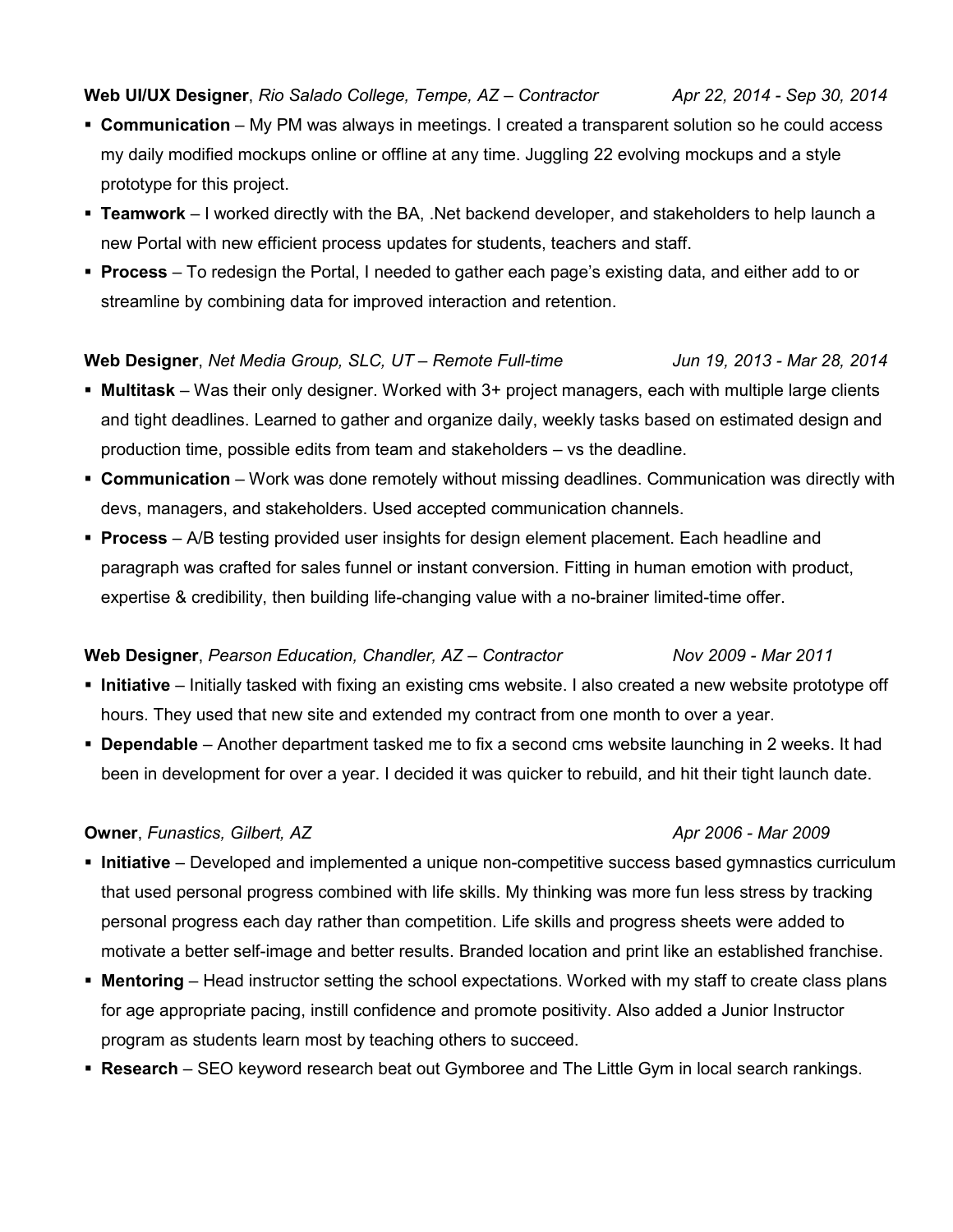#### **Web Designer**, *OrthoRehab, Tempe, AZ – Contractor Jun 2005 - Dec 2005*

 **Research** – Successfully converted an old PHP intranet site frontend to a .Net frontend using Visual Studio. I had not worked in .Net or Visual Studio before, so required self-motivated research.

### **Marketing Director**, *Academy of Taekwondo, St Albans, VT Jun 2001 - May 2005*

- **Effective** Helped grow our Academy to one of the largest in the state. Print, Online.
- **Public** Was also the Intake Director, took care of signups/follow-ups and taught initial class. Each incoming family had unique issues to sort and plan for, from behavior to financial.
- **Dependable**  Directed the After School Program Scheduling, managing, and teaching students.

### **Art Director - Direct Marketing**, *Studeo.com, SLC, UT Sep 1999 - Jun 2001*

- **Effective** Owner requested I work remotely for them after I put in my 2 weeks' notice. I did.
- **Initiative** Kept up with leading online technologies, i.e. local database sites.
- **Multitask** Worked with 4 Project Managers. From concepts to print or web-ready. Each with multiple clients. Organized and prioritized tasks with focused team and PM communication.
- **Communication** Started Agile standups to bring devs alongside design, instead of after.

### **Art Director – Direct Marketing**, *Smith Harrison Direct, SLC, UT Nov 1996 - Sep 1999*

- **Initiative** Learned direct marketing concepts. Pushing conversions and effective design.
- **Research** Print design. I introduced the team emerging online technologies…i.e. dynamic Flash

**Art Director**, *Franklin Covey, SLC, UT Oct 1992 - Nov 1996*

- **Dependable** Creative director from a previous job requested me. Catalogs, Print
- **Empathy** I was the unofficial tech fixing design dept machines.
- **Initiative** Learned 3D rendering used for preproduction catalog images.

#### **Graphic Designer**, *NuSkin International, Provo, UT Mar 1989 - Oct 1992*

- **Dependable** Sent to Hong Kong solo for multiple NuSkin catalog press checks. Stayed with NuSkin through tremendous growth – from a small building to downtown Skyscraper.
- **Multitask** Stakeholder and management interaction, print design & production.

#### **Graphic Designer**, *TKO Adv., Provo, UT Mar 1988 - Mar 1989*

- **Multitask** Direct client interaction, print design, production.
- **Initiative** Borrowed a Mac Plus for typesetting before desktop publishing was a thing.